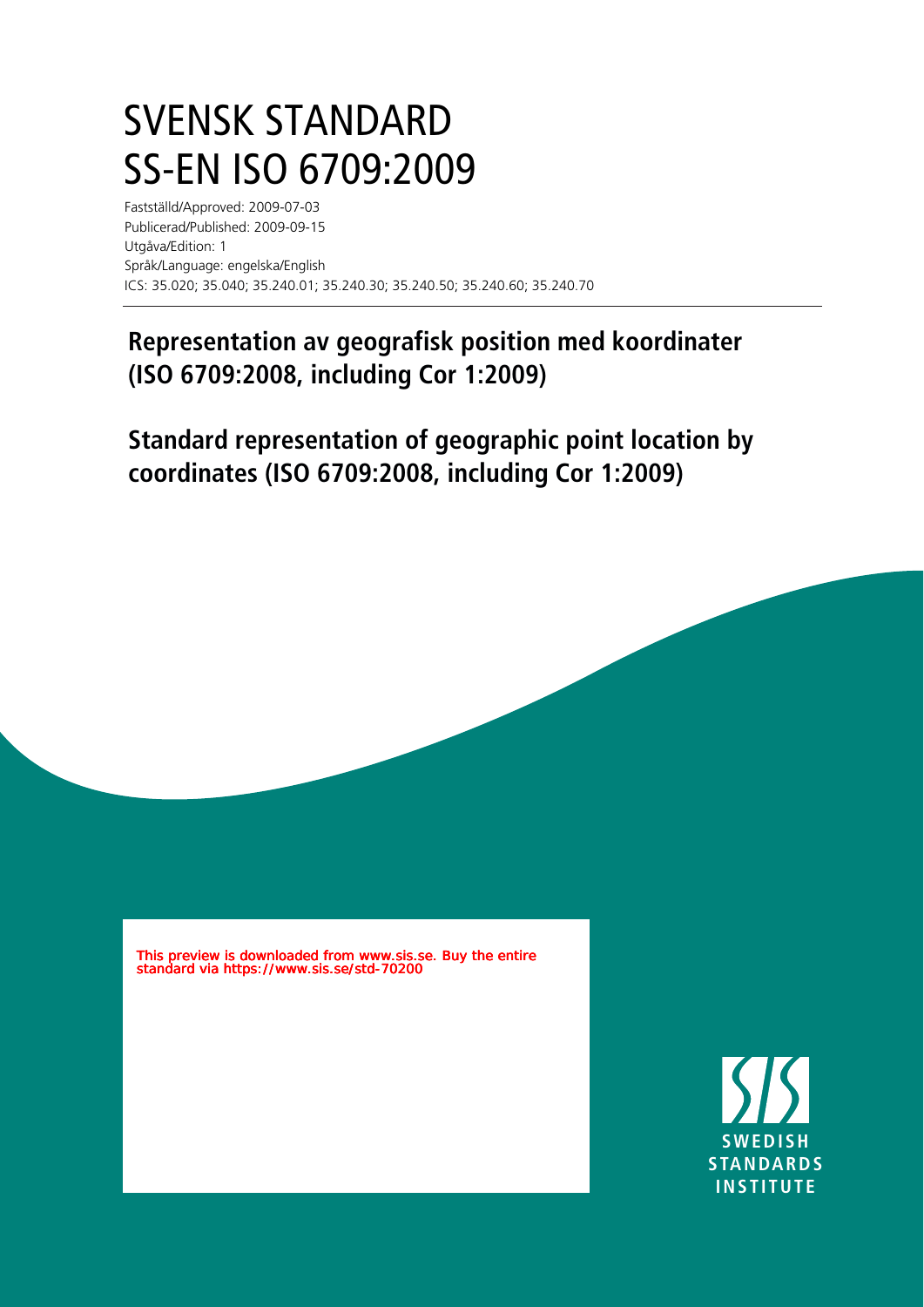## Hitta rätt produkt och ett leveranssätt som passar dig

#### Standarder

Genom att följa gällande standard både effektiviserar och säkrar du ditt arbete. Många standarder ingår dessutom ofta i paket.

#### Tjänster

Abonnemang är tjänsten där vi uppdaterar dig med aktuella standarder när förändringar sker på dem du valt att abonnera på. På så sätt är du säker på att du alltid arbetar efter rätt utgåva.

e-nav är vår online-tjänst som ger dig och dina kollegor tillgång till standarder ni valt att abonnera på dygnet runt. Med e-nav kan samma standard användas av flera personer samtidigt.

#### Leveranssätt

Du väljer hur du vill ha dina standarder levererade. Vi kan erbjuda dig dem på papper och som pdf.

#### Andra produkter

Vi har böcker som underlättar arbetet att följa en standard. Med våra böcker får du ökad förståelse för hur standarder ska följas och vilka fördelar den ger dig i ditt arbete. Vi tar fram många egna publikationer och fungerar även som återförsäljare. Det gör att du hos oss kan hitta över 500 unika titlar. Vi har även tekniska rapporter, specikationer och "workshop agreement". Matriser är en översikt på standarder och handböcker som bör läsas tillsammans. De finns på sis.se och ger dig en bra bild över hur olika produkter hör ihop.

#### Standardiseringsprojekt

Du kan påverka innehållet i framtida standarder genom att delta i någon av SIS ca 400 Tekniska Kommittéer.

# Find the right product and the type of delivery that suits you

#### Standards

By complying with current standards, you can make your work more efficient and ensure reliability. Also, several of the standards are often supplied in packages.

#### Services

Subscription is the service that keeps you up to date with current standards when changes occur in the ones you have chosen to subscribe to. This ensures that you are always working with the right edition.

e-nav is our online service that gives you and your colleagues access to the standards you subscribe to 24 hours a day. With e-nav, the same standards can be used by several people at once.

#### Type of delivery

You choose how you want your standards delivered. We can supply them both on paper and as PDF files.

#### Other products

We have books that facilitate standards compliance. They make it easier to understand how compliance works and how this benefits you in your operation. We produce many publications of our own, and also act as retailers. This means that we have more than 500 unique titles for you to choose from. We also have technical reports, specifications and workshop agreements. Matrices, listed at sis.se, provide an overview of which publications belong together.

#### Standardisation project

You can influence the content of future standards by taking part in one or other of SIS's 400 or so Technical Committees.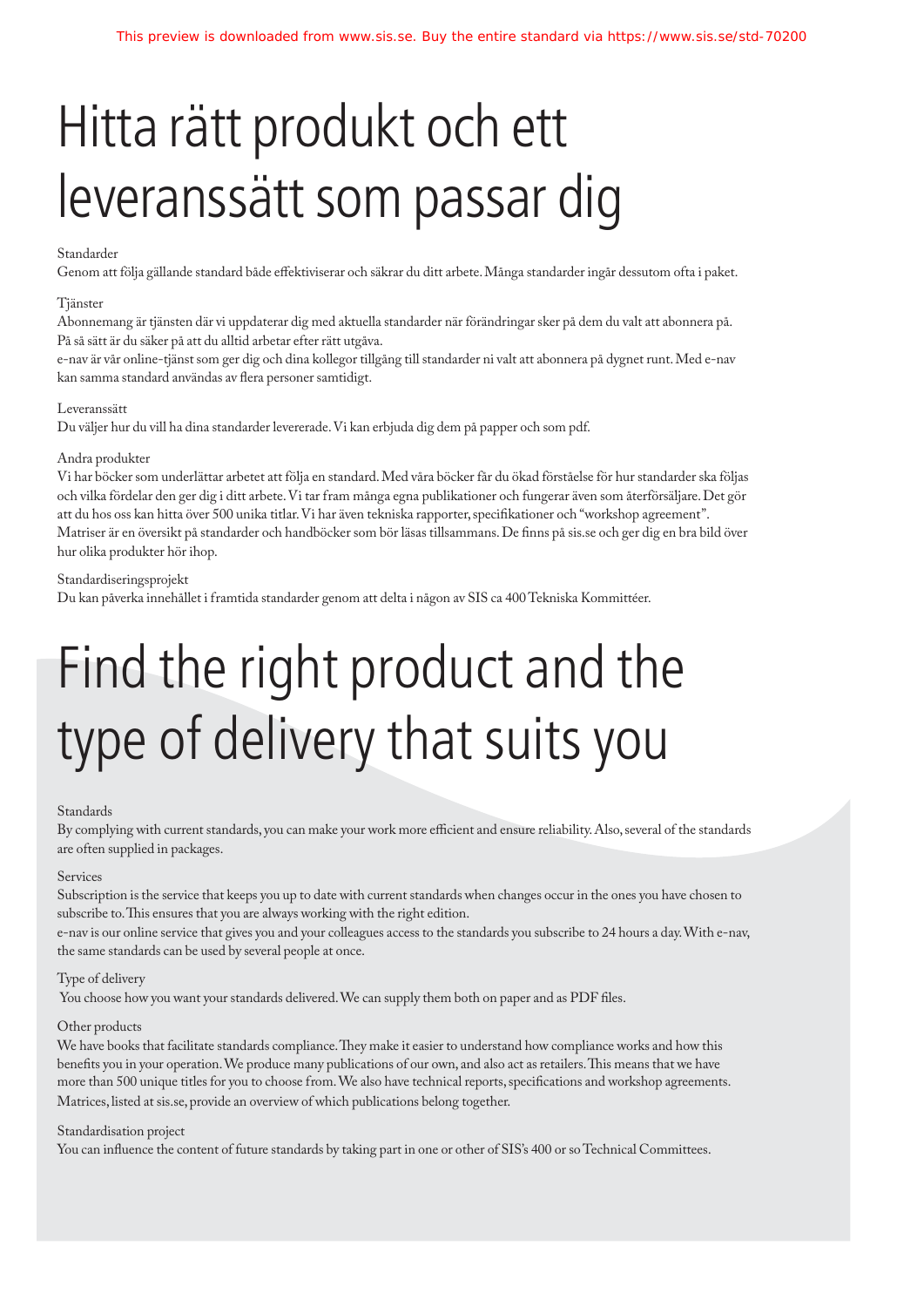Europastandarden EN ISO 6709:2009 gäller som svensk standard. Detta dokument innehåller den officiella engelska versionen av EN ISO 6709:2009.

Denna standard ersätter SS-ISO 6709:2008, utgåva 2.

The European Standard EN ISO 6709:2009 has the status of a Swedish Standard. This document contains the official English version of EN ISO 6709:2009.

This standard supersedes the Swedish Standard SS-ISO 6709:2008, edition 2.

© Copyright/Upphovsrätten till denna produkt tillhör SIS, Swedish Standards Institute, Stockholm, Sverige. Användningen av denna produkt regleras av slutanvändarlicensen som återfinns i denna produkt, se standardens sista sidor. © Copyright/Upphovsrätten till denna produkt tillhör SIS, Swedish Standards Institute, Stockholm, Sverige. Användningen<br>av denna produkt regleras av slutanvändarlicensen som återfinns i denna produkt, se standardens sista

Upplysningar om sakinnehållet i standarden lämnas av SIS, Swedish Standards Institute, telefon 08-555 520 00. Standarder kan beställas hos SIS Förlag AB som även lämnar allmänna upplysningar om svensk och utländsk standard.

Information about the content of the standard is available from the Swedish Standards Institute (SIS), tel +46 8 555 520 00. Standards may be ordered from SIS Förlag AB, who can also provide general information about Swedish and foreign standards.

SIS Förlag AB, SE 118 80 Stockholm, Sweden. Tel: +46 8 555 523 10. Fax: +46 8 555 523 11. E-mail: sis.sales@sis.se Internet: www.sis.se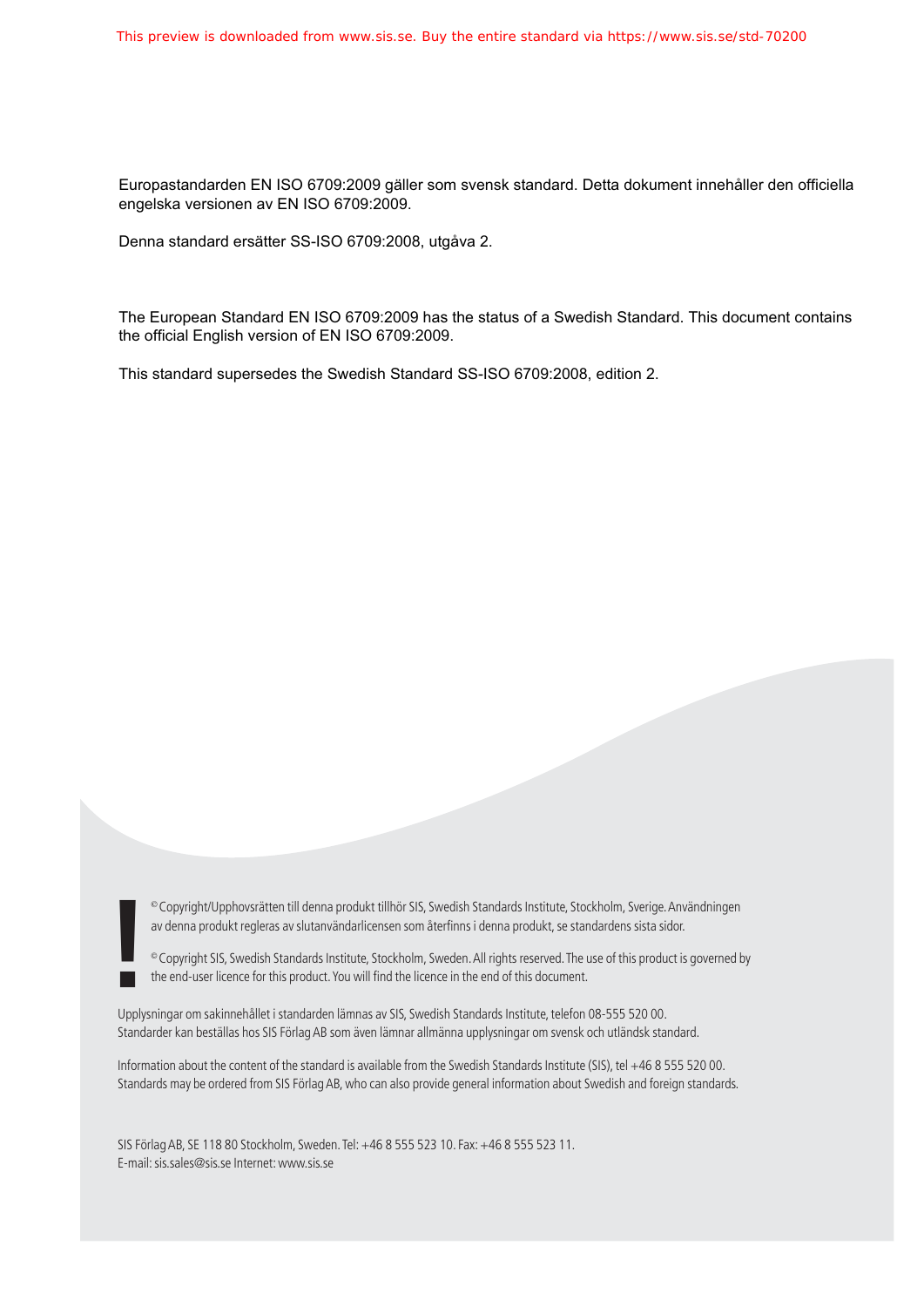This preview is downloaded from www.sis.se. Buy the entire standard via https://www.sis.se/std-70200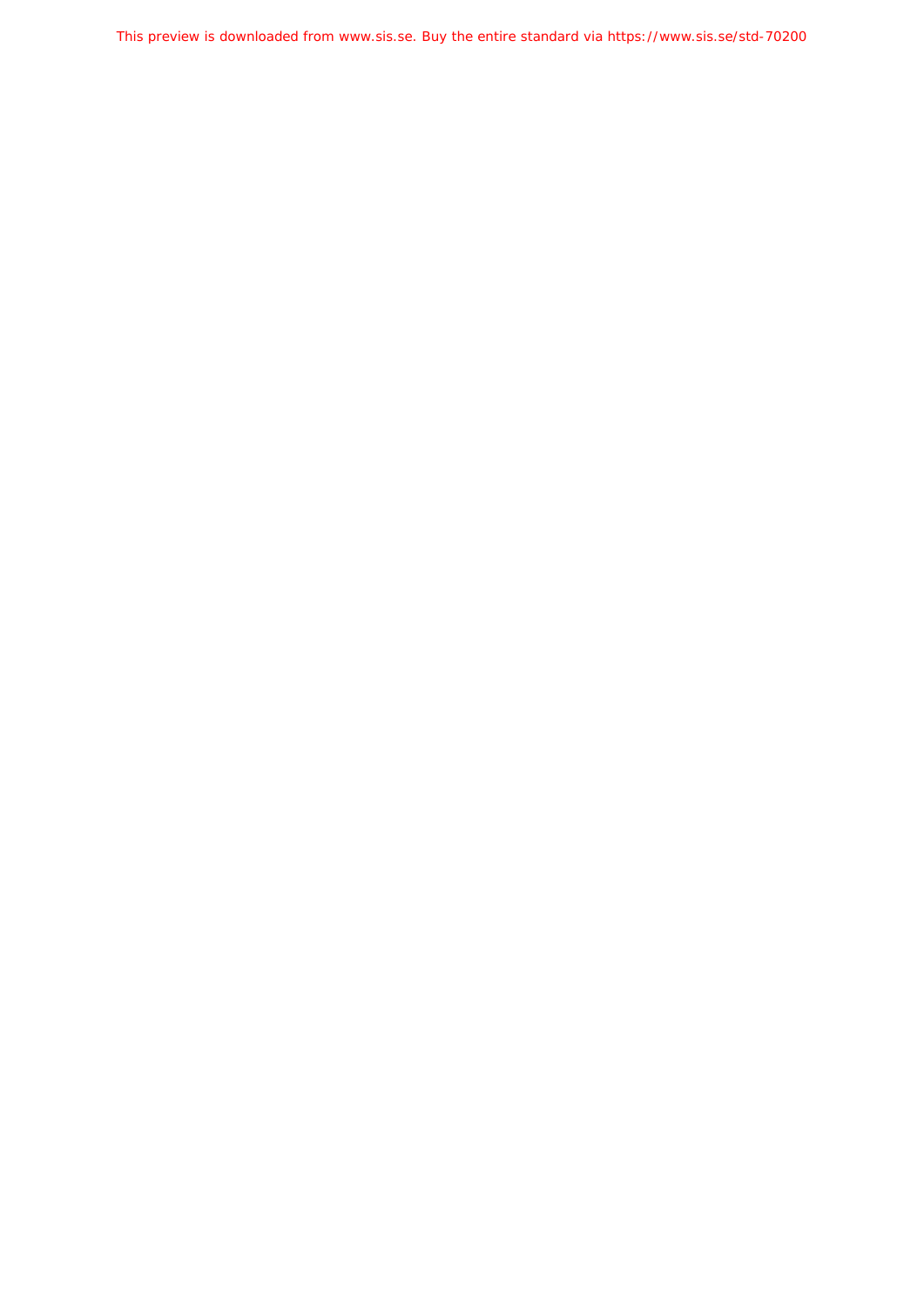## EUROPEAN STANDARD NORME EUROPÉENNE EUROPÄISCHE NORM

### **EN ISO 6709 EN ISO 6709**

June 2009

ICS 35.040

English Version

### Standard representation of geographic point location by coordinates (ISO 6709:2008, including Cor 1:2009)

Représentation normalisée des latitude, longitude et altitude pour la localisation des points géographiques (ISO 6709:2008, Cor 1:2009 inclus)

Standarddarstellung für geographische Punkte durch Koordinaten (ISO 6709:2008, einschließlich Cor 1:2009)

This European Standard was approved by CEN on 12 June 2009.

CEN members are bound to comply with the CEN/CENELEC Internal Regulations which stipulate the conditions for giving this European Standard the status of a national standard without any alteration. Up-to-date lists and bibliographical references concerning such national standards may be obtained on application to the CEN Management Centre or to any CEN member.

This European Standard exists in three official versions (English, French, German). A version in any other language made by translation under the responsibility of a CEN member into its own language and notified to the CEN Management Centre has the same status as the official versions.

CEN members are the national standards bodies of Austria, Belgium, Bulgaria, Cyprus, Czech Republic, Denmark, Estonia, Finland, France, Germany, Greece, Hungary, Iceland, Ireland, Italy, Latvia, Lithuania, Luxembourg, Malta, Netherlands, Norway, Poland, Portugal, Romania, Slovakia, Slovenia, Spain, Sweden, Switzerland and United Kingdom.



EUROPEAN COMMITTEE FOR STANDARDIZATION COMITÉ EUROPÉEN DE NORMALISATION EUROPÄISCHES KOMITEE FÜR NORMUNG

**Management Centre: Avenue Marnix 17, B-1000 Brussels**

© 2009 CEN All rights of exploitation in any form and by any means reserved worldwide for CEN national Members.

Ref. No. EN ISO 6709:2009: E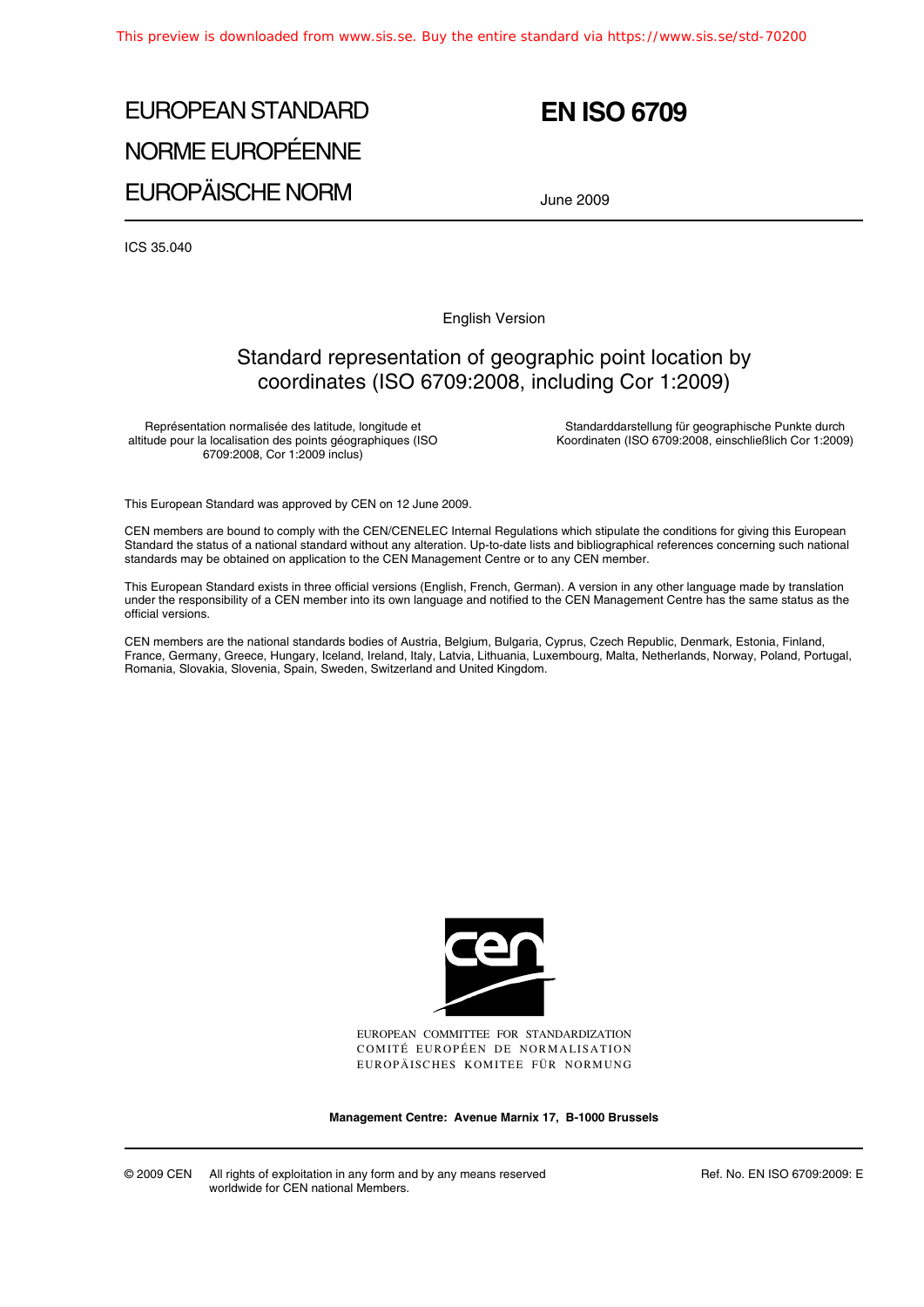SS-EN ISO 6709-2009 (E) oaded from www.sis.se. Buy the entire standard via https://www.sis.se/std-70200

## **Contents**

| 1                                                                                         |  |
|-------------------------------------------------------------------------------------------|--|
| $\mathbf{2}$                                                                              |  |
| 3                                                                                         |  |
| 4                                                                                         |  |
| 5                                                                                         |  |
| 6<br>6.1<br>6.2<br>6.3<br>6.4<br>6.5<br>6.6<br>6.7<br>$\overline{7}$<br>7.1<br>7.2<br>7.3 |  |
|                                                                                           |  |
|                                                                                           |  |
| Annex C (normative) UML description for representation of geographic point locations 12   |  |
| Annex D (informative) Representation of latitude and longitude at the human interface  17 |  |
|                                                                                           |  |
|                                                                                           |  |
|                                                                                           |  |
|                                                                                           |  |
|                                                                                           |  |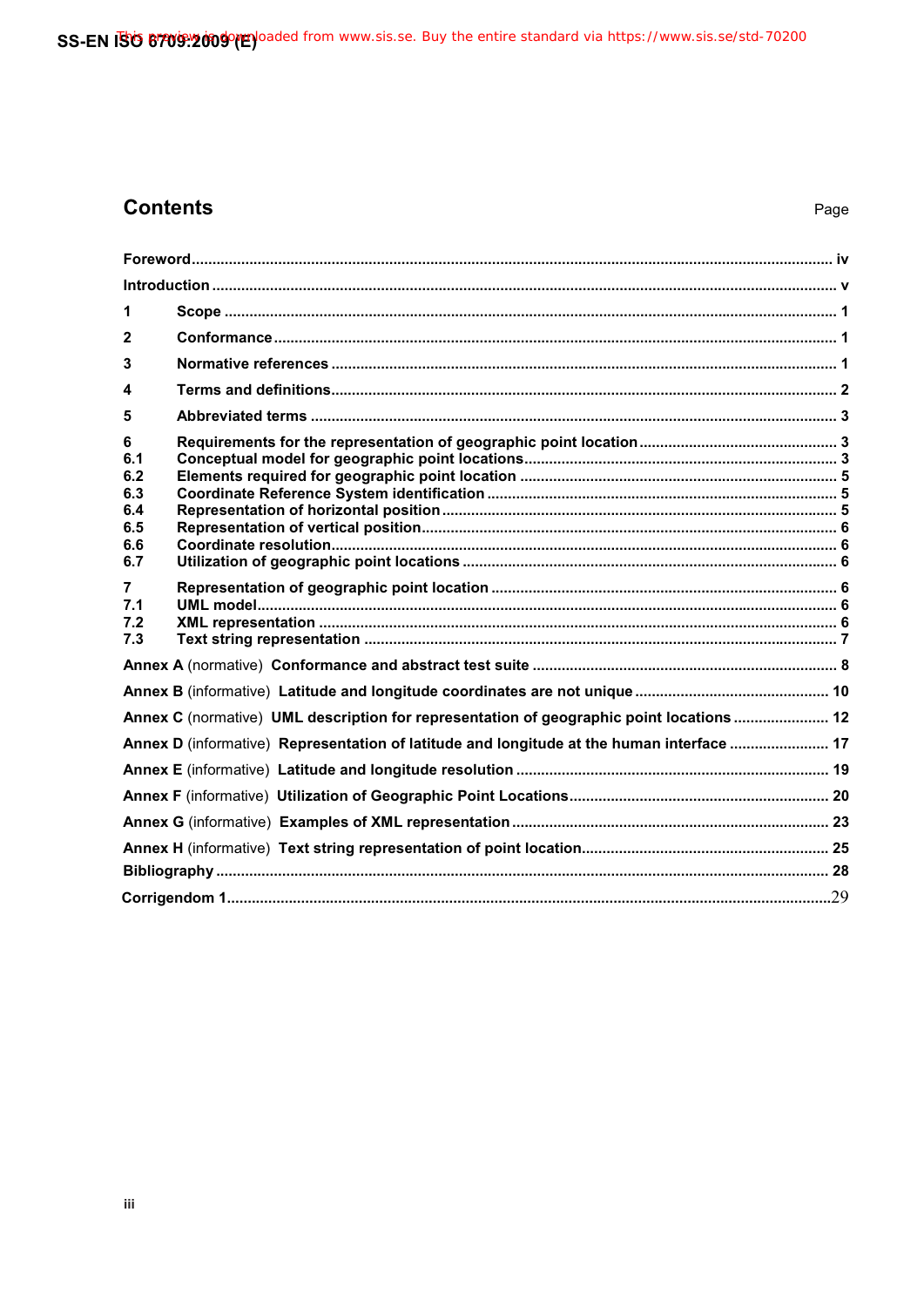**EN ISO 6709:2009 (E)** 

#### **Foreword**

The text of ISO 6709:2008, including Cor 1:2009 has been prepared by Technical Committee ISO/TC 211 "Geographic information/Geomatics" of the International Organization for Standardization (ISO) and has been taken over as EN ISO 6709:2009 by Technical Committee CEN/TC 287 "Geographic Information" the secretariat of which is held by NEN.

This European Standard shall be given the status of a national standard, either by publication of an identical text or by endorsement, at the latest by December 2009, and conflicting national standards shall be withdrawn at the latest by December 2009.

Attention is drawn to the possibility that some of the elements of this document may be the subject of patent rights. CEN [and/or CENELEC] shall not be held responsible for identifying any or all such patent rights.

According to the CEN/CENELEC Internal Regulations, the national standards organizations of the following countries are bound to implement this European Standard: Austria, Belgium, Bulgaria, Cyprus, Czech Republic, Denmark, Estonia, Finland, France, Germany, Greece, Hungary, Iceland, Ireland, Italy, Latvia, Lithuania, Luxembourg, Malta, Netherlands, Norway, Poland, Portugal, Romania, Slovakia, Slovenia, Spain, Sweden, Switzerland and the United Kingdom.

#### **Endorsement notice**

The text of ISO 6709:2008, including Cor 1:2009 has been approved by CEN as a EN ISO 6709:2009 without any modification.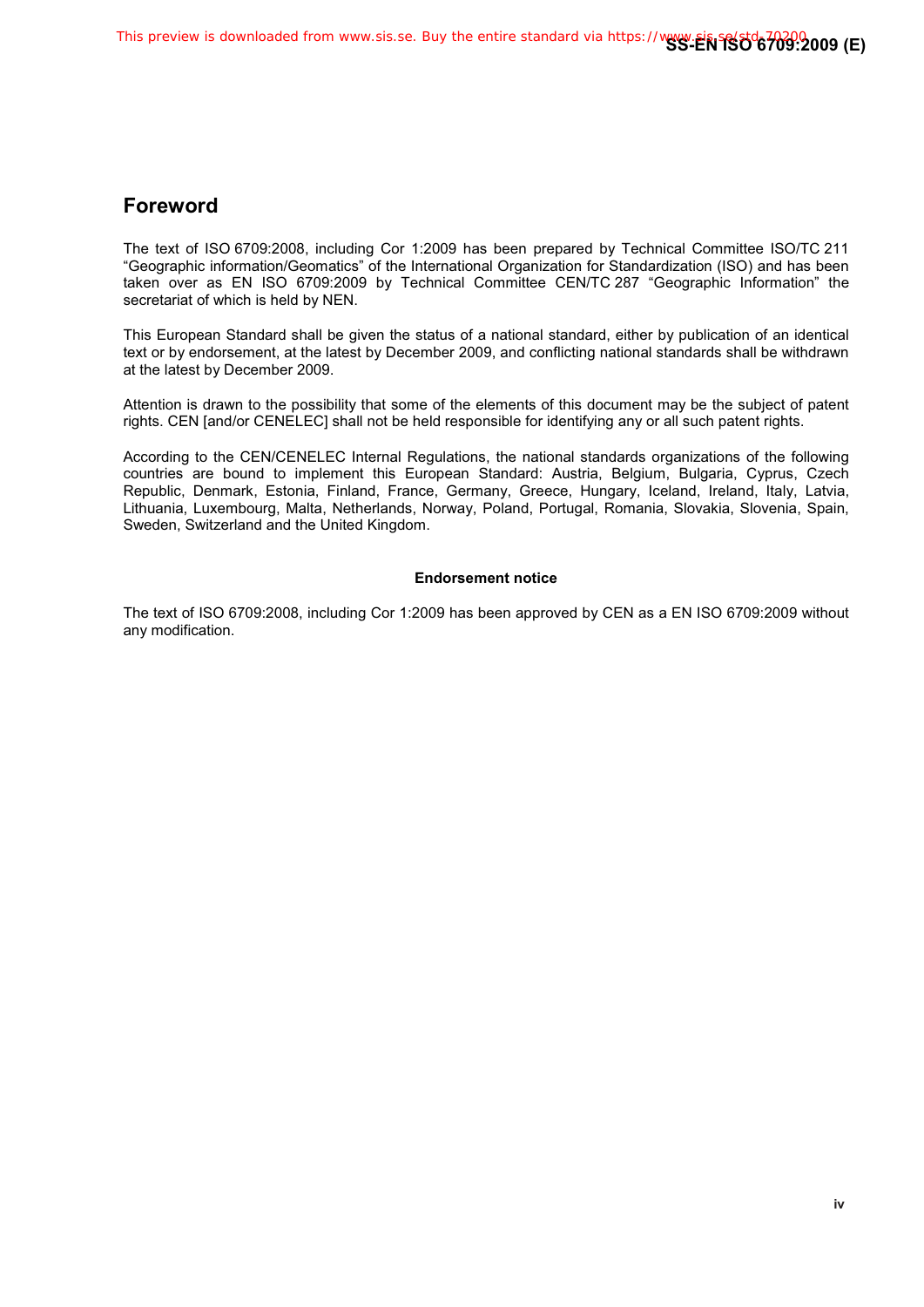#### **Introduction**

Efficient interchange of geographic-point-location data requires formats which are universally interpretable and which allow identification of points on, above and below the earth's surface. Users in various disciplines may have different requirements. This is exemplified by the use of degrees and decimal degrees, as well as the traditional degrees, minutes and seconds, for recording latitude and longitude. Users may also require various levels of precision and may use latitude and longitude without height.

The use of this International Standard will

- a) reduce the cost of interchange of data,
- b) reduce the delay in converting non-standard coding structures in preparation for interchange by providing advance knowledge of the standard interchange format, and
- c) provide flexible support for geographic point representation.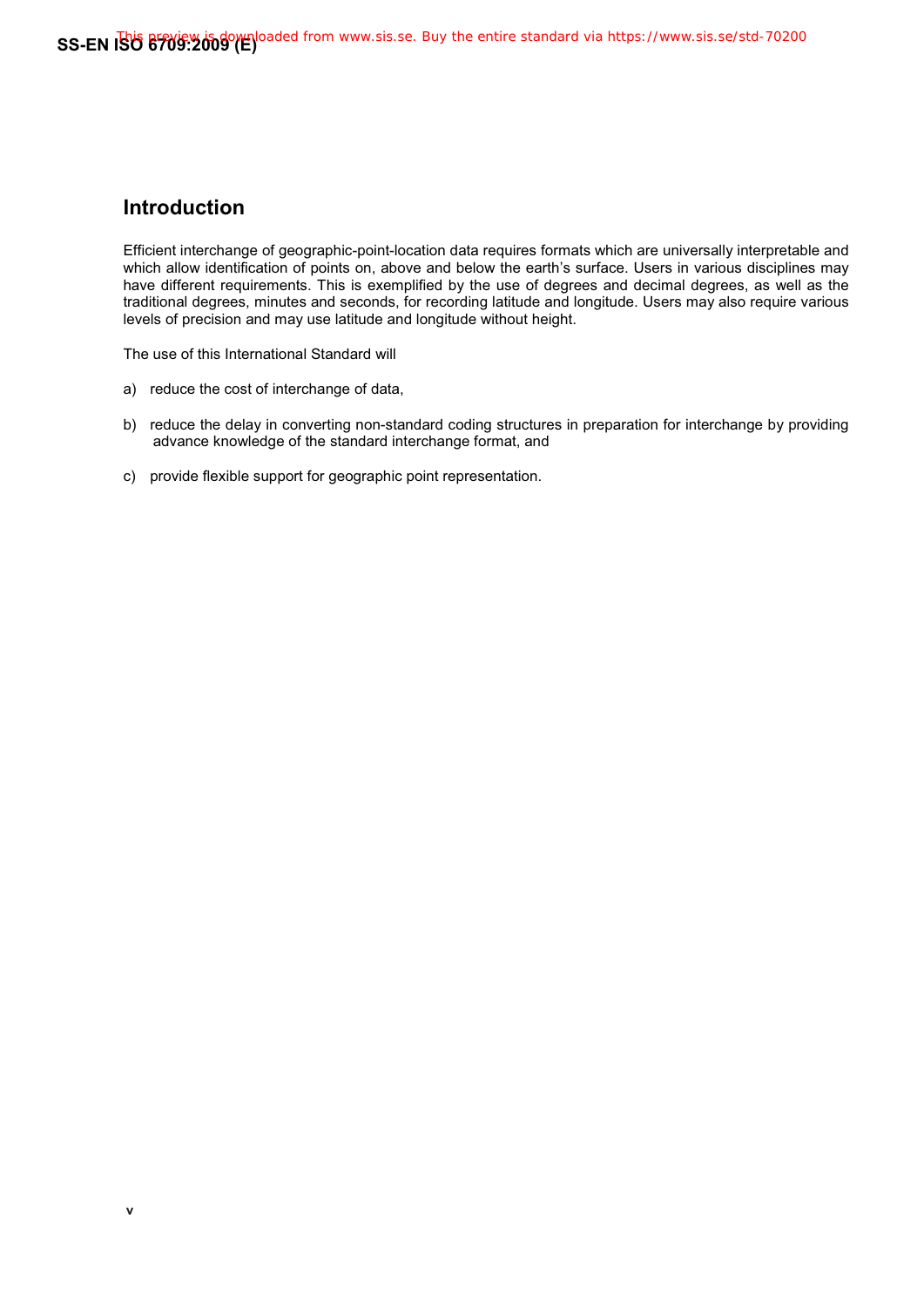## **Standard representation of geographic point location by coordinates**

#### **1 Scope**

This International Standard is applicable to the interchange of coordinates describing geographic point location. It specifies the representation of coordinates, including latitude and longitude, to be used in data interchange. It additionally specifies representation of horizontal point location using coordinate types other than latitude and longitude. It also specifies the representation of height and depth that may be associated with horizontal coordinates. Representation includes units of measure and coordinate order.

This International Standard is not applicable to the representation of information held within computer memories during processing and in their use in registers of geodetic codes and parameters.

This International Standard supports point location representation through the eXtensible Markup Language (XML) and, recognizing the need for compatibility with the previous version of this International Standard, ISO 6709:1983, allows for the use of a single alpha-numeric string to describe point locations.

For computer data interchange of latitude and longitude, this International Standard generally suggests that decimal degrees be used. It allows the use of sexagesimal notations: degrees, minutes and decimal minutes or degrees, minutes, seconds and decimal seconds.

This International Standard does not require special internal procedures, file-organization techniques, storage medium, languages, etc., to be used in its implementation.

#### **2 Conformance**

To conform to this International Standard, representations of point locations by coordinates shall satisfy all of the conditions specified in the abstract test suite (see Annex A).

#### **3 Normative references**

The following referenced documents are indispensable for the application of this document. For dated references, only the edition cited applies. For undated references, the latest edition of the referenced document (including any amendments) applies.

ISO/IEC 8859-1, *Information technology — 8-bit single-byte coded graphic character sets — Part 1: Latin alphabet No. 1*

ISO/TS 19103, *Geographic information — Conceptual schema language*

ISO 19107, *Geographic Information — Spatial schema* 

ISO 19111:2007, *Geographic Information — Spatial referencing by coordinates*

ISO 19115:2003, *Geographic Information — Metadata* 

ISO 19118, *Geographic information — Encoding*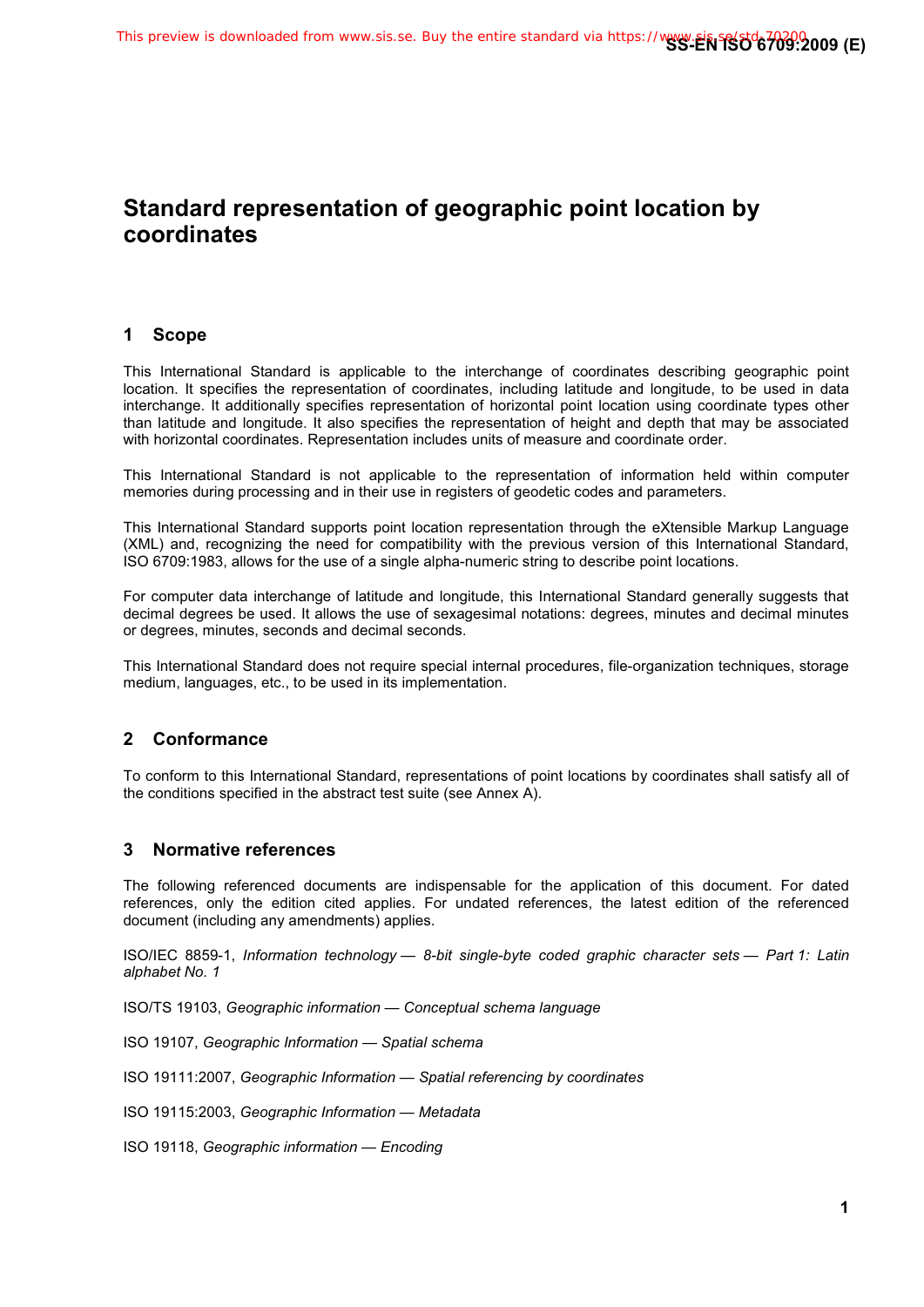ISO/TS 19127, *Geographic Information — Geodetic codes and parameters*

ISO 19133, *Geographic Information — Location based services — Tracking and navigation*

#### **4 Terms and definitions**

For the purposes of this document, the following terms and definitions apply.

#### **4.1**

#### **accuracy**

closeness of agreement between a test result or measurement result and the true value

[ISO 3534-2:2006]

#### **4.2**

#### **altitude**

height where the chosen reference surface is mean sea level

#### **4.3**

#### **coordinate**

one of a sequence of *n* numbers designating the position of a point in *n*-dimensional space

NOTE In a coordinate reference system, the coordinate numbers are qualified by units.

[ISO 19111:2007]

#### **4.4**

#### **coordinate set**

collection of **coordinate tuples** related to the same coordinate reference system

[ISO 19111:2007]

#### **4.5**

#### **coordinate tuple**

**tuple** composed of a **sequence** of **coordinates**

NOTE The number of coordinates in the coordinate tuple equals the dimension of the coordinate system; the order of coordinates in the coordinate tuple is identical to the order of the axes of the coordinate system.

[ISO 19111:2007]

#### **4.6**

#### **depth**

distance of a point from a chosen reference surface measured downward along a line perpendicular to that surface

NOTE A depth above the reference surface will have a negative value.

#### [ISO 19111:2007]

#### **4.7**

**height** 

*h*, *H*

distance of a point from a chosen reference surface measured upward along a line perpendicular to that surface

NOTE A height below the reference surface will have a negative value.

[ISO 19111:2007]